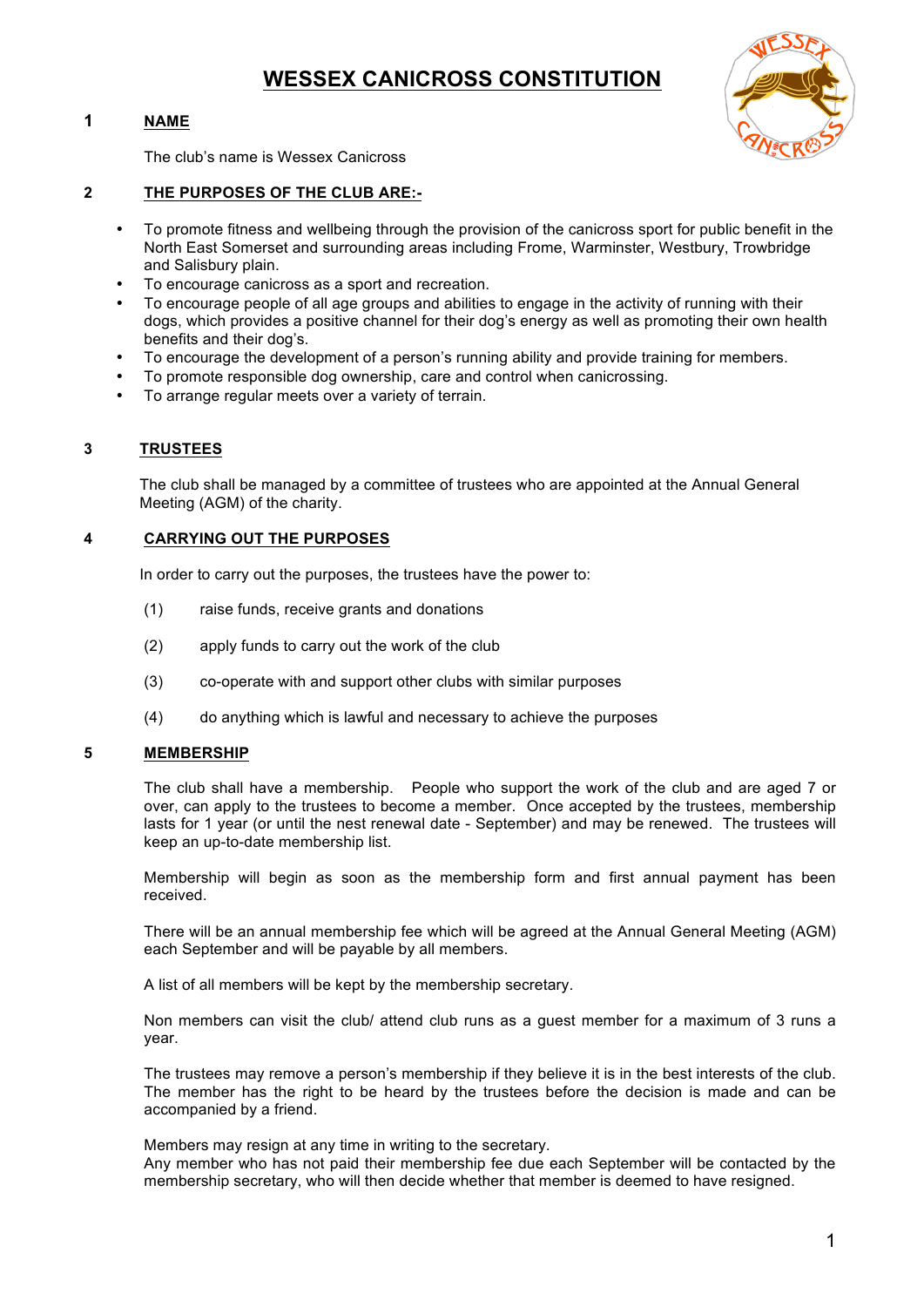## **6 ANNUAL GENERAL MEETING - AGM**

- (1) The AGM must be held every year, with 14 days notice given to all members telling them the date, time, venue and what is on the agenda. Minutes must be kept of the AGM.
- (2) The quorum for the AGM will be 3 members present in addition to 3 trustees.
- (3) Every member has one vote.
- (4) The trustees shall present the annual report and accounts.
- (5) Any member may stand for election as a trustee subject to being over the age of 18 years.
- (6) Members shall elect between 3 and 10 trustees to serve for the next year. They will retire at the next AGM but may stand for re-election.

## **7 TRUSTEE MEETINGS**

- (1) Trustees must hold at least 3 meetings each year. At their first meeting after the AGM they will elect a chair, treasurer and secretary. Trustees may act by majority decision.
- (2) At least 3 trustees must be present at the meeting to be able to take decisions. Minutes shall be kept for every meeting.
- (3) If trustees have a conflict of interest they must declare it and leave the meeting while this matter is being discussed or decided.
- (4) During the year, the trustees may appoint up to 2 additional trustees. They will stand down at the next AGM.
- (5) The trustees may make reasonable additional rules to help run the charity. These rules must not conflict with this constitution or the law.

## **8 MONEY AND PROPERTY**

- (1) Money and property must only be used for the charity's purposes.
- (2) Trustees must keep accounts. The most recent annual accounts can be seen by anybody on request and presented at each meeting.
- (3) Trustees cannot receive any money or property from the club, except to refund reasonable out of pocket expenses.
- (4) Money must be held in the club's bank account. All cheques must be signed by 2 trustees who must not be related nor members of the same household.

## **9 EQUAL OPPORTUNITIES**

Wessex Canicross will not discriminate on the grounds of gender, race, colour, ethnic or national origin, sexuality, disability, religious or political belief, marital status or age.

## **10 GENERAL MEETINGS**

If the Trustees consider it is necessary to change the constitution, or wind up the club, they must call a General Meeting so that the membership can make the decision, a majority of 75% will be required to dissolve the club. Trustees must also call a General Meeting if they receive a written request from the majority of members. All members must be given 14 days notice and told the reason for the meeting. All decisions require a two thirds majority. Minutes must be kept.

- (1) **Winding up -** any money or property remaining after payment of debts must be given to a charity with similar purposes to this one.
- (2) **Changes to the Constitution -** can be made at AGMs or General Meetings. No change can be made that would make the organisation no longer a charity.